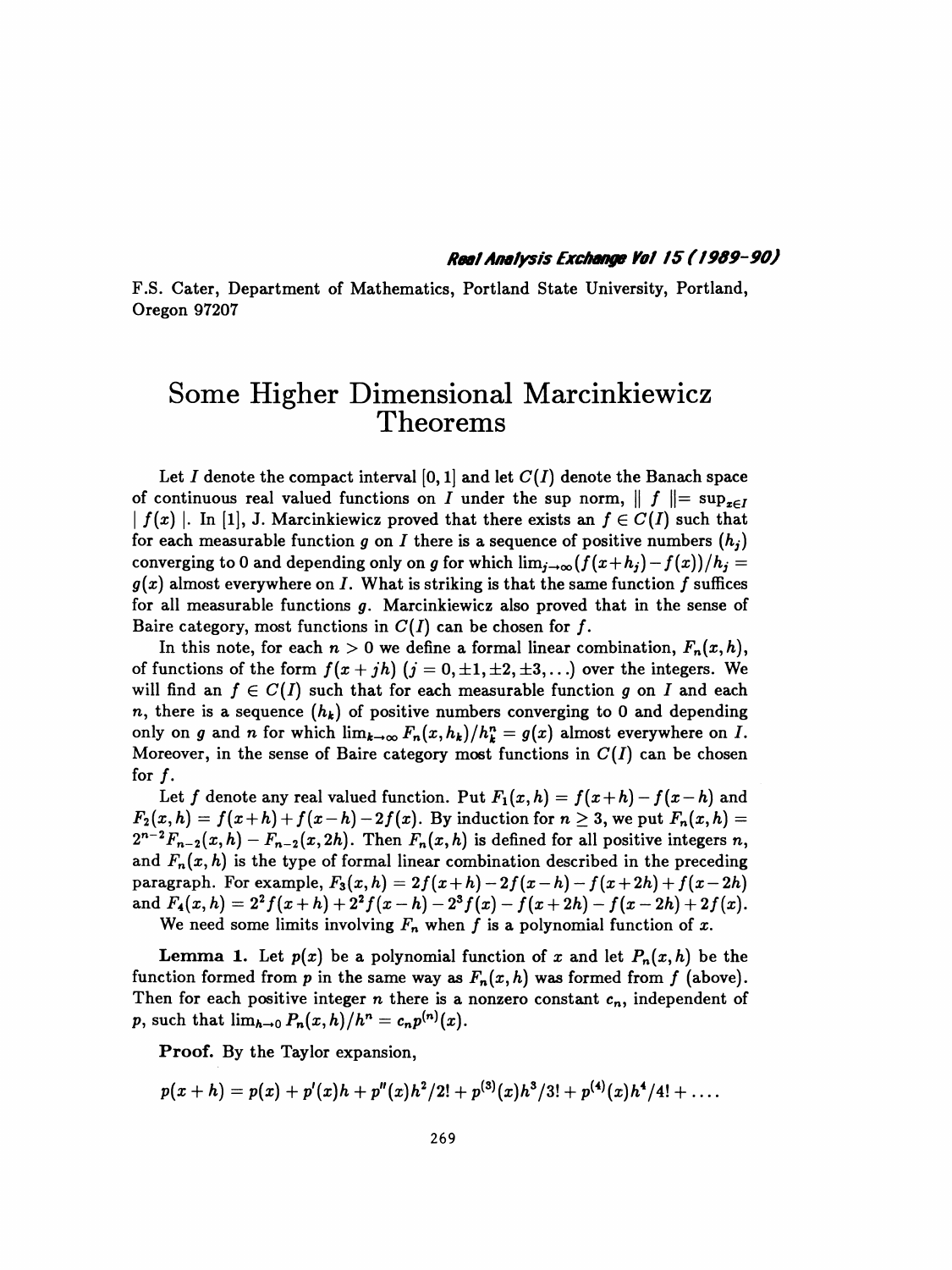By direct computation we obtain for  $n \geq 3$ 

$$
P_n(x,h)=c_np^{(n)}(x)h^n+h^{n+2}(\ldots)
$$

where the factor  $(...)$  is a linear combination of terms of the form  $p^{(i)}(x)$  over polynomials in  $h$ , and where

$$
\begin{array}{rcl} c_{2k} & = & 2(2^2-2^{2k})(2^4-2^{2k})\ldots (2^{2k-2}-2^{2k})/(2k)! \quad \textrm{ and} \\ c_{2k+1} & = & 2(2-2^{2k+1})(2^3-2^{2k+1})\ldots (2^{2k-1}-2^{2k+1})/(2k+1)! . \end{array}
$$

To see this use induction on k for  $P_{2k}$  and then  $P_{2k+1}$ . The result follows from this.

 Clearly Lemma 1 will work for some functions more general than polynomials in  $x$ , but we require it only for polynomials. We turn now to some ad hoc definitions and notation.

**Definition.** We say that a function  $f \in C(I)$  is nearly constant on I if almost every  $x \in I$  lies in an open interval on which f is constant. We say that  $f \in C(I)$  is nearly polynomial on I if almost every  $x \in I$  lies in an open interval on which  $f$  coincides with a polynomial in  $x$ .

Thus any nearly constant function on I must be nearly polynomial on I. A primitive of a nearly polynomial function is nearly polynomial. And for  $\varepsilon > 0$ and continuous g, there is a nearly constant f such that  $|| f - g || < \varepsilon$ .

Let  $C_n(I)$  denote the set of functions in  $C(I)$  that have continuous n-th derivatives everywhere on I. Then  $C_n(I)$  is a Banach space under the norm  $\ll f \gg_n = \sum_{i=0}^n || f^{(i)} ||$ . Here  $f^{(0)}$  means f. To be consistent, we put  $C_0(I)$  =  $C(I)$  and  $\ll f \gg_0 = || f ||.$ 

**Lemma 2.** Let  $g_0 \in C(I)$ ,  $g_1 \in C_{n-1}(I)$ ,  $g_2 \in C(I)$  for some  $n \geq 1$ . Let  $\varepsilon > 0$ . Then

- (i) there is a nearly polynomial function  $f_1 \in C_{n-1}(I)$  such that  $\ll f_1 g_1 \gg_{n-1}$  $<\varepsilon$  and  $\mid f_1^{(n)}(x)-g_0(x)\mid<\varepsilon$  almost everywhere on  $I.$
- (ii) there is a nearly polynomial function  $f_2 \in C_{n-1}(I)$  such that  $|| f_2 g_2 || < \varepsilon$ and  $| f_2^{(n)}(x) - g_0(x) | < \varepsilon$  almost everywhere on I.

 Proof (i). Use the Weierstrass Approximation Theorem to select a polyno mial function  $p_1(x)$  such that

$$
(*) \qquad \qquad || p_1^{(n)} - g_0 || < \varepsilon.
$$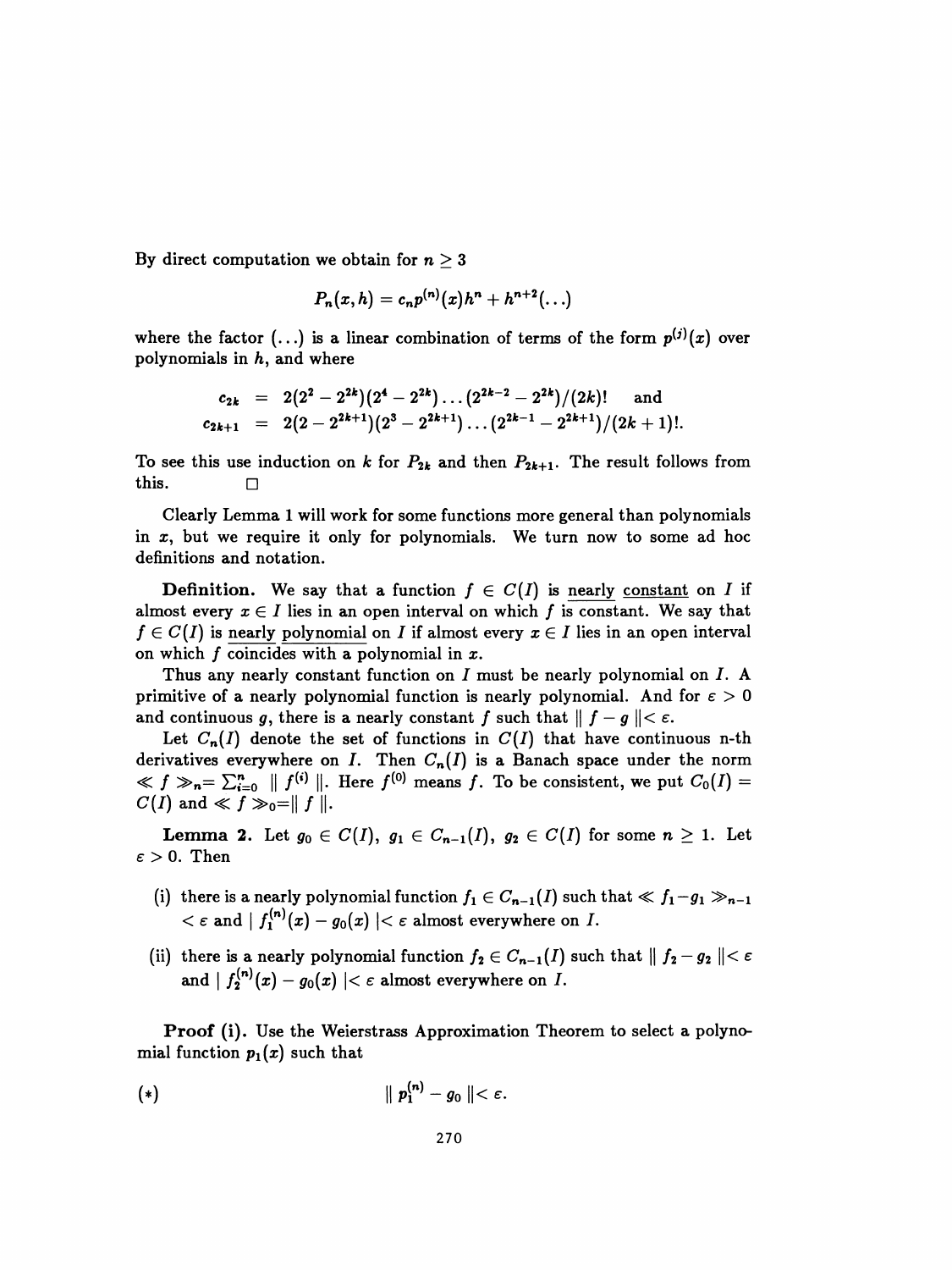Because  $g_1$   $- p_1$  is continuous, there is a nearly constant continuous function  $q_1$  such that  $|| q_1 - g_1^{\prime\prime} \prime + p_1^{\prime\prime} \prime || \lt \varepsilon/n$ .

For 
$$
x \in I
$$
, let  $q_2(x) = g_1^{(n-2)}(0) - p_1^{(n-2)}(0) + \int_0^x q_1(t) dt$ ,  
\n
$$
q_3(x) = g_1^{(n-3)}(0) - p_1^{(n-3)}(0) + \int_0^x q_2(t) dt
$$
,  
\n...  
\n
$$
q_n(x) = g_1(0) - p_1(0) + \int_0^x q_{n-1}(t) dt
$$
.

It follows from this construction that  $\| q_2 - y_1 + p_1 \| \leq \epsilon$  $y_1 \quad \top \, p_1 \quad \parallel \, \sim \, e / n, \ldots, \parallel q_n - y_1 + p_1 \parallel \, \sim \, e / n, \, a.$ 

$$
(**) \qquad \qquad \ll q_n - g_1 + p_1 \gg_{n-1} < \varepsilon.
$$

Moreover,  $q_n$  is a nearly polynomial function because  $q_1$  is a nearly constant function, so  $q_n + p_1$  is a nearly polynomial function. Thus  $q_n^{(n)} + p_1^{(n)} = p_1^{(n)}$ almost everywhere on I. Put  $f_1 = q_n + p_1$ . It follows from (\*) and (\*\*) that  $\left| f_1^{(n)}(x) - g_0(x) \right| < \varepsilon$  almost everywhere on I and  $\ll f_1 - g_1 \gg_{n-1} < \varepsilon$ .

Proof (ii). Use the Weięrstrass Approximation Theorem to find a polynomial  $g_1$  such that  $||g_2 - g_1|| < \frac{1}{2} \varepsilon$ . Use part (i) with  $\frac{1}{2} \varepsilon$  in place of  $\varepsilon$  to find a nearly polynomial function  $f_2 \in C_{n-1}(I)$  so that  $\leq f_2 - g_1 \gg_{n-1} < \frac{1}{2} \varepsilon$  and  $\left| \int_{2}^{(n)} (x) - g_0(x) \right| < \frac{1}{2} \varepsilon$  almost everywhere on *I*. It follows routinely that this function  $f_2$  suffices for (ii). function  $f_2$  suffices for (ii).

Let  $p_1, p_2, p_3, \ldots$  be an enumeration of the polynomial functions in x on I with rational coefficients. These functions form a dense subset of  $C(I)$  and of  $C_n(I)$  for each integer n. In what follows m denotes Lebesgue measure.

Lemma 3. Fix an integer  $n \geq 1$ . Let k,  $i_1$ ,  $i_2$ ,  $i_3$  be positive integers and let  $p_k$  be the polynomial in x in the enumeration mentioned before. Let  $X(k, i_1, i_2, i_3)$ be the subset of  $C(I)$  composed of functions f satisfying  $m(E_t) \geq 1/i_1$  for all  $t \in (0,1/i_3)$  where

$$
E_t = \{x \in I : |F_n(x,t)/t^n - p_k(x)| \geq 1/i_2\}.
$$

Then

- (i)  $X(k,i_1,i_2,i_3) \cap C_{n-1}(I)$  is a closed nowhere dense subset of  $C_{n-1}(I)$ ,
- (ii)  $X(k, i_1, i_2, i_3)$  is a closed nowhere dense subset of  $C(I)$ .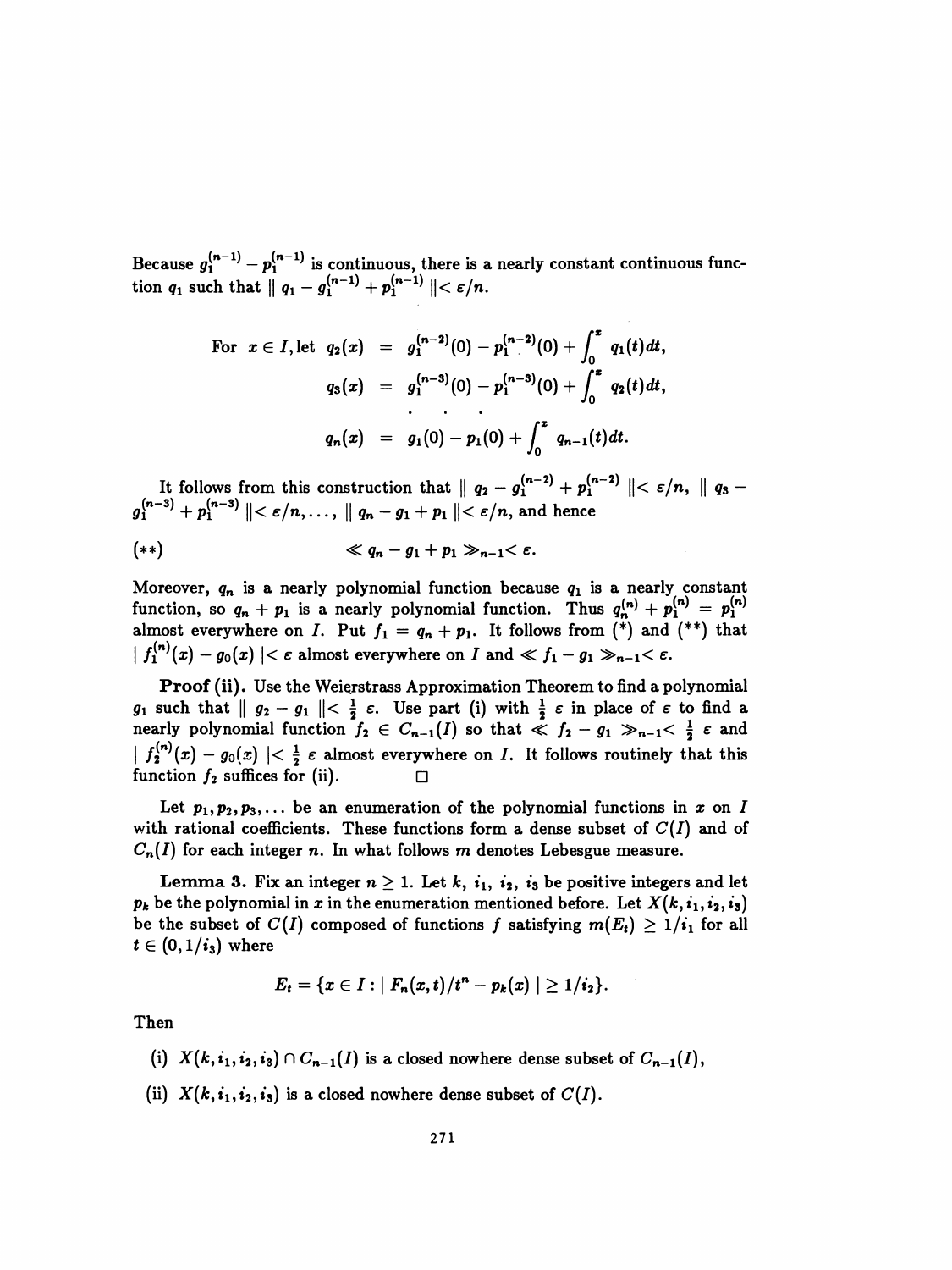**Proof.** Let  $g \in C_{n-1}(I)$  lie in the closure of  $X(k, i_1, i_2, i_3)$  relative to  $C_{n-1}(I)$ . Fix  $t_0 \in (0, 1/i_3)$ . There is a sequence  $(f_i) \subset X(k, i_1, i_2, i_3) \cap C_{n-1}(I)$  converging to g in  $C_{n-1}(I)$  (and hence in  $C(I)$ ) such that  $m(E_{j,t_0}) \geq 1/i_1$  for each j where  $E_{j,t_0} = \{x \in I : |F_{j,n}(x,t_0) / t_0^n - p_k(x)| \geq 1 / i_2\}$  and where  $F_{j,n}$  is formed from  $f_j$ the same way as  $F_n$  was formed from f before. Now  $G_n(x,t_0)$  is a linear combination of a finite number of functions of the form  $g(x+it_0)$   $(i=0,\pm 1,\pm 2,\pm 3,\ldots).$ But  $f_j(x)$  converges uniformly to  $g(x)$  and  $F_{j,n}(x,t_0)$  converges uniformly to  $G_n(x,t_0)$  in x; it follows that

$$
\lim_{j\to\infty} F_{j,n}(x,t_0)/t_0^n = G_n(x,t_0)/t_0^n
$$
 uniformly in x.

It follows that  $m(S_{t_0}) \geq \limsup_{j\to\infty} m(E_{j,t_0}) \geq 1/i_1$  where

$$
S_{t_0} = \{x \in I : |G_n(x,t_0)/t_0^n - p_k(x)| \geq 1/i_2\}.
$$

Consequently  $g \in X(k, i_1, i_2, i_3)$  and  $X(k, i_1, i_2, i_3) \cap C_{n-1}(I)$  is a closed set in  $C_{n-1}(I)$ .

Again, let  $g \in X(k,i_1,i_2,i_3) \cap C_{n-1}(I)$  and let  $\varepsilon > 0$ . By Lemma 2(i) there is a nearly polynomial function  $q \in C_{n-1}(I)$  such that  $\ll g - q \gg_{n-1}$  $\epsilon$ ,  $| q^{(n)}(x) - c_n^{-1}p_k(x) | < c_n^{-1}/i_2$  and  $| c_nq^{(n)}(x) - p_k(x) | < 1/i_2$  almost everywhere on  $I$ . Because  $q$  is a nearly polynomial function, it follows from Lemma 1 that  $\lim_{h\to 0} Q_n(x,h)/h^n = c_n q^{(n)}(x)$  almost everywhere on I. Consequently,  $\limsup_{h\to 0}$  |  $Q_n(x,h)/h^n - p_k(x)$  |<  $1/1$ <sub>2</sub> almost everywhere on *I*. Finally,  $m(U_t) < 1/i_1$  for some  $t \in (0, 1/i_3)$  where

$$
U_t = \{x \in I : |Q_n(x,t)/t^n - p_k(x)| \geq 1/i_2\}.
$$

Thus  $q \notin X(k,i_1,i_2,i_3)$  and  $\ll q-g \gg_{n-1} < \varepsilon$ . So  $X(k,i_1,i_2,i_3) \cap C_{n-1}(I)$  is a closed nowhere dense subset of  $C_{n-1}(I)$ , and (i) is proved.

The proof of (ii) is the same with  $|| g - q ||$  in place of  $\ll g - q \gg_{n-1}$ , and convergence in  $C(I)$  instead of  $C_{n-1}(I)$ . So we leave it.  $\Box$ 

Our results will be stated in two parts – one for  $C_{n-1}(I)$  and the other for  $C(I).$ 

**Theorem 1.** Fix an integer  $n \geq 1$ . Then there is a residual set of functions f in  $C_{n-1}(I)$  having the property: for each measurable real valued function g on *I*, there is a sequence of positive numbers  $(h_j)$  converging to 0, and depending only on h and n, such that  $\lim_{j\to\infty} F_n(x,h_j)/h_j^n = g(x)$  almost everywhere on I.

**Proof.** Let  $X(k, i_1, i_2, i_3)$  and  $p_k$  be as in Lemma 3 and let  $X = \bigcup_{k,i_1,i_2,i_3}$  $X(k, i_1, i_2, i_3)$ . Then X is a first category subset of  $C_{n-1}(I)$ . Let  $f \in C_{n-1}(I) \backslash X$ . It suffices to prove that  $f$  satisfies the desired property.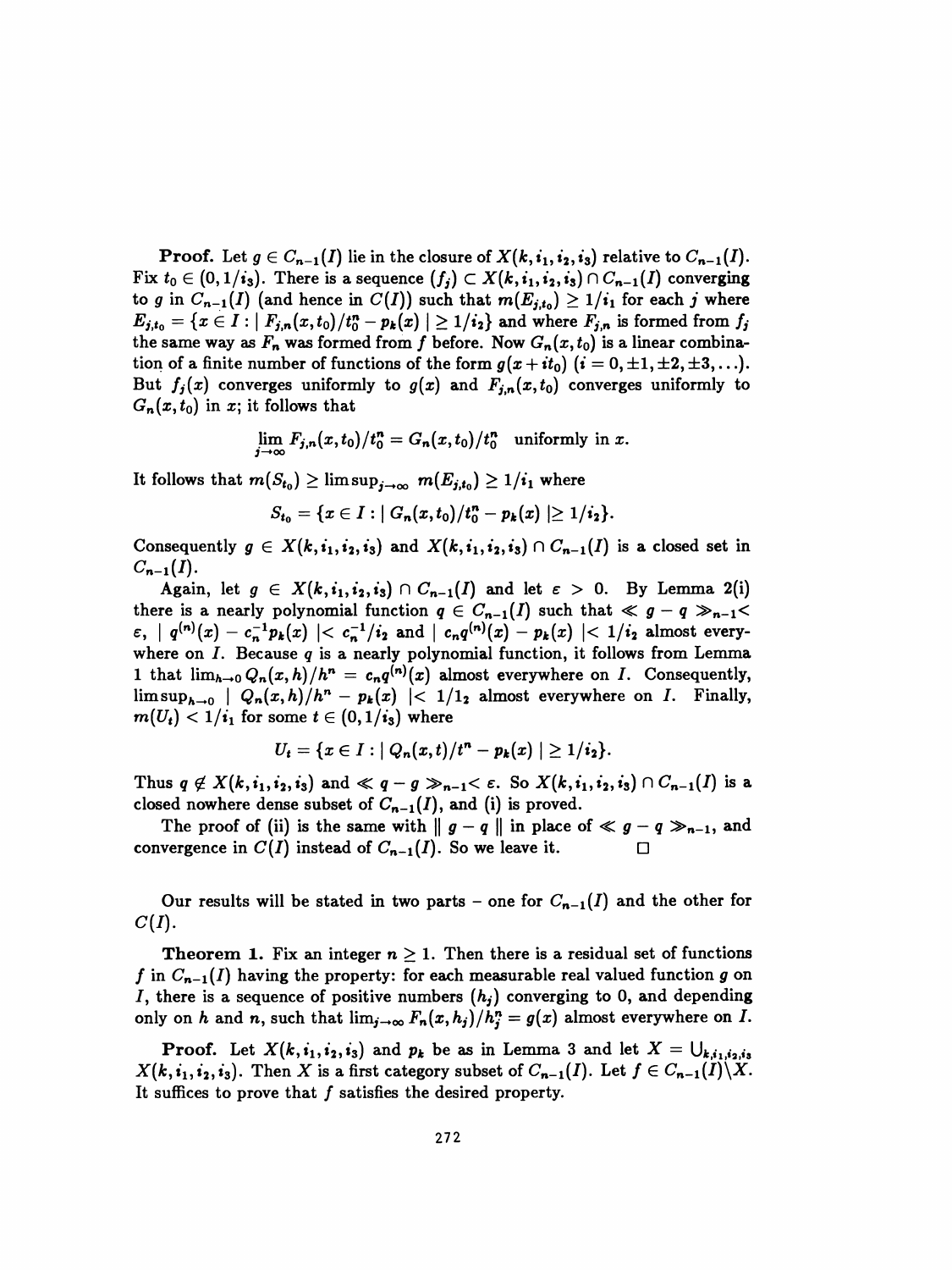For each  $k \geq 1$ ,  $f \notin X(k, 2^k, 2^k, 2^k)$ . So there is a point  $t_k \in (0, 2^{-k})$  such that  $m(S_k) < 2^{-k}$  where

$$
S_k = \{x \in I : |F_n(x,t_k)/t_k^n - p_k(x)| \geq 2^{-k}\}.
$$

Now let g be a measurable function on I. Let  $(p_{k_j})$  be a subsequence of  $(p_k)$ converging to  $g$  almost everywhere on  $I$ . For each  $k$ ,

$$
|F_n(x,t_k)/t_k^n - p_k(x)| < 2^{-k} \quad \text{ for } x \in I \setminus S_k.
$$

But  $m(S_k \cup S_{k+1} \cup S_{k+1} \cup ...) < 2^{1-k}$  and  $m(\bigcap_{k=1}^{\infty} (S_k \cup S_{k+1} \cup S_{k+2} \cup ...))= 0.$ It follows that

$$
\lim_{k\to\infty}[F_n(x,t_k)/t_k^n-p_k(x)]=0
$$

almost everywhere on I. Also,

$$
\lim_{j\to\infty}[p_{k_j}(x)-g(x)]=0
$$

almost everywhere on  $I$ . From  $(1)$  and  $(2)$  we obtain

$$
\lim_{j\to\infty}[F_n(x,t_{k_j})/t^n_{k_j}-g(x)]=0
$$

almost everywhere on *I*.<br>So  $h_j = t_k$ , suffices.

So  $h_j = t_{k_j}$  suffices.

**Theorem 2.** There is a residual set of functions  $f$  in  $C(I)$  satisfying the property: for each measurable real valued function g on I and each integer  $n \geq 1$ , there is a sequence of positive numbers  $(h_j)$  converging to 0, and depending only on  $g$  and  $n$ , such that

$$
\lim_{j\to\infty} F_n(x,h_j)/h_j^n = g(x) \quad \text{ almost everywhere on } I.
$$

**Proof.** The plan is to fix n and find an appropriate residual subset of  $C(I)$  for n. But this argument is just like the proof of Theorem 1, so we leave it. □

In [1] Marcinkiewicz proved a little more than the case  $n = 1$  in Theorem 2. The role of  $F_n$  in Theorem 2 can be played by certain other linear combinations of functions of the form  $f(x + jh)$   $(j = 0, \pm 1, \pm 2, \pm 3, ...)$  over the integers.